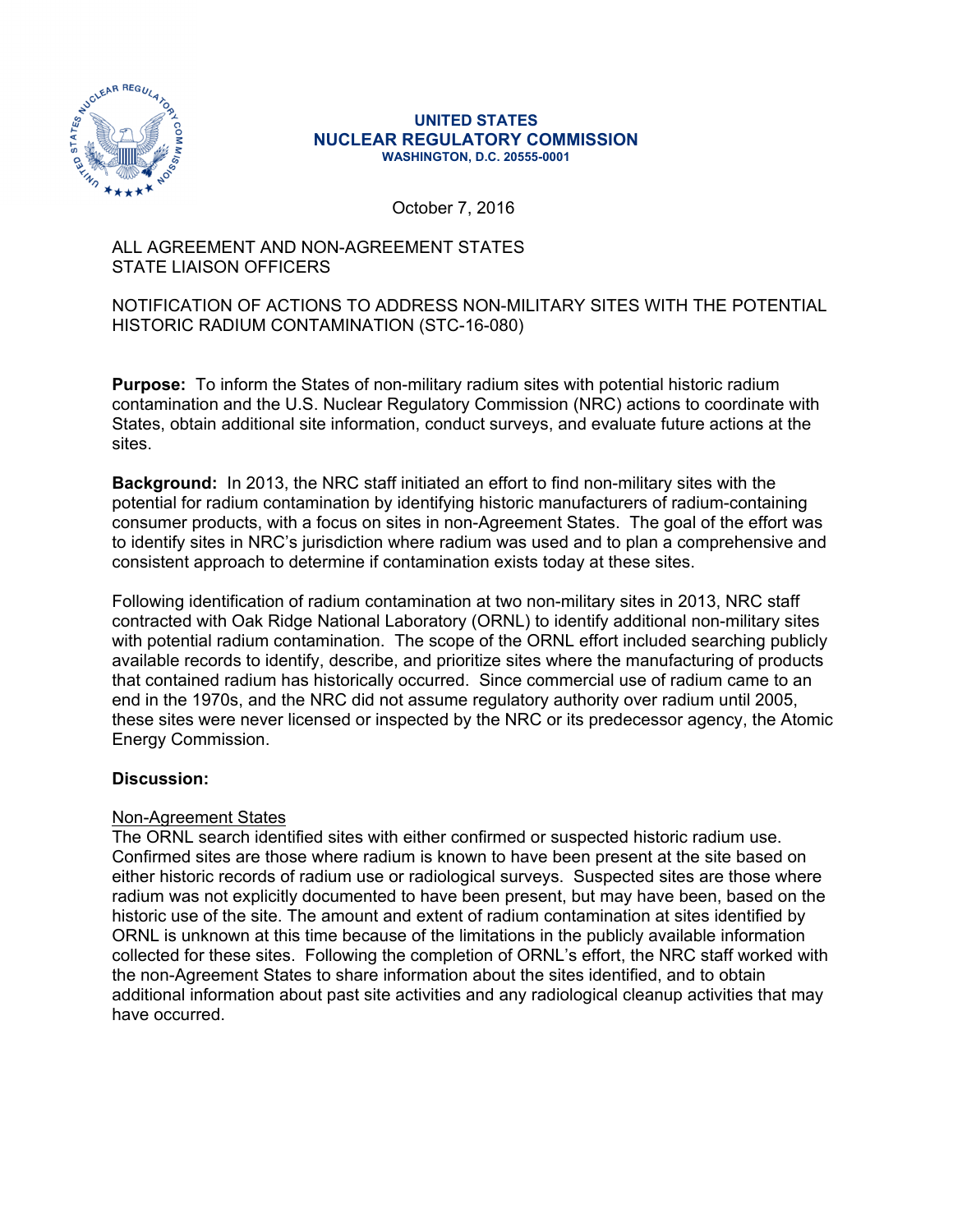### STC-16-080 2

The NRC will continue to perform outreach, on an individual basis, to each non-Agreement State with identified sites. Based on information provided by the non-Agreement States during this outreach, the NRC will determine if follow-up actions are warranted. Follow-up actions may include conducting radiological surveys, establishing site access controls, and working with site owners on remediation, where applicable. Since many non-Agreement States have prior experience with radium contamination and clean-up, staff has collaborated with the States to share best practices.

# Agreement States

As part of its site identification, ORNL collected information about potential sites of interest within Agreement States. NRC staff provided this site-specific information to the Agreement States in July 2016, so that the Agreement States can take any follow-up actions necessary. Additionally, the NRC staff hosted two webinars to share information regarding the NRC staff's approach to non-military with both Agreement and non-Agreement States. Since many Agreement States have prior experience with radium contamination and clean-up, staff has collaborated with the States to share best practices. Following the issuance of this letter, the NRC staff will post information regarding its approach to non-military radium on the NRC public website at: http://www.nrc.gov/materials/radium.html.

If you have any questions regarding this communication or could provide lessons learned with regard to radium remediation activities in your State, beyond the outreach that has already occurred, please contact me at (301) 415-3340 or the individual named below:

POINT OF CONTACT: Stephen Poy E-MAIL: Stephen.Poy@nrc.gov TELEPHONE: (301) 415-7135

#### */RA/*

 Daniel S. Collins, Director Division of Material Safety, State, Tribal and Rulemaking Programs Office of Nuclear Material Safety and Safeguards